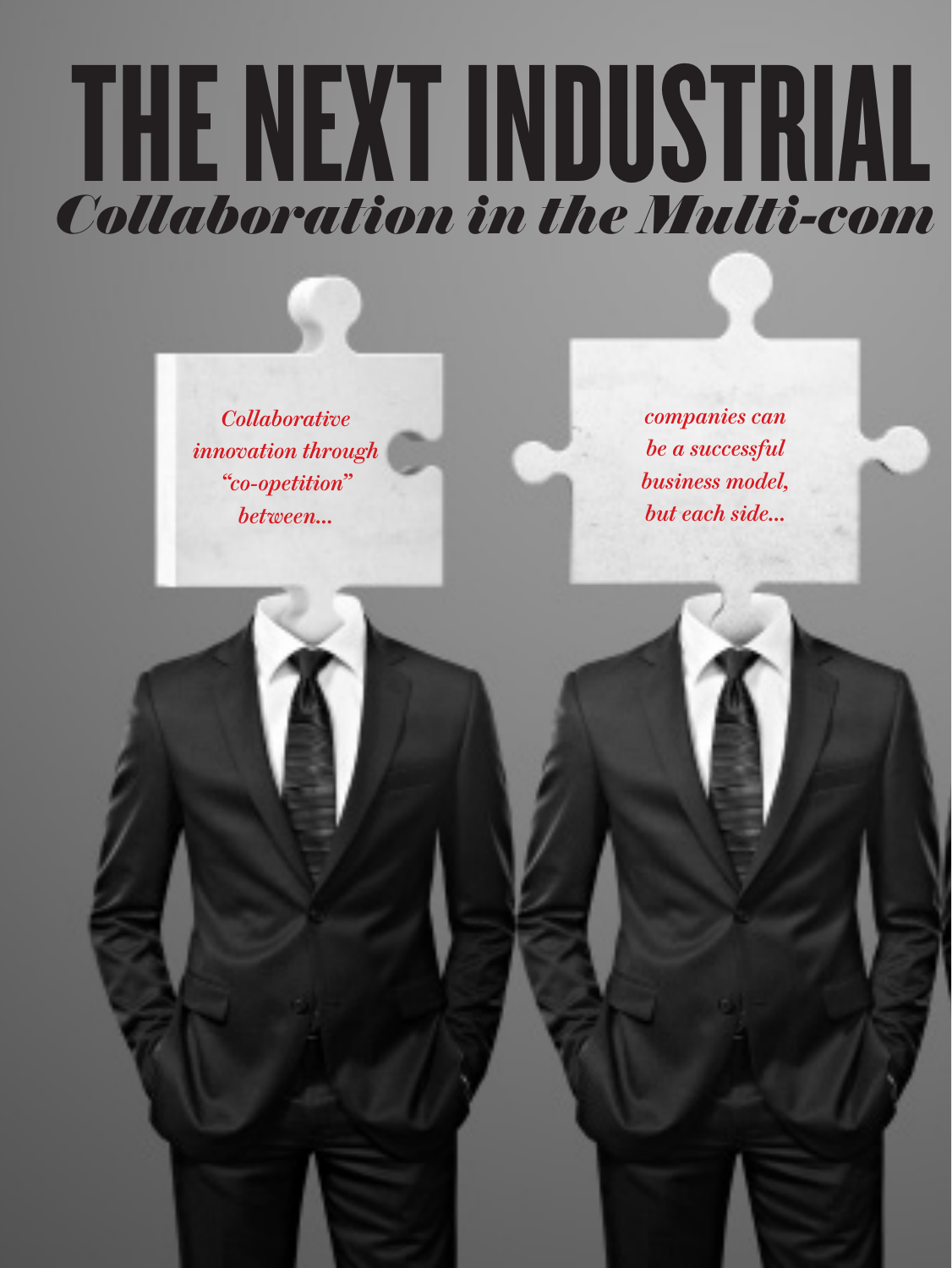# *Collaboration in the Multi-com pany Enterprise* REVOLUTION

*has to carefully assess how much risk they can undertake.*

By Janis L. Nordstrom ........................ ........................ ........................ ........................ ........................

 he Industrial Revolution of the late 18th andearly 19th centuries ushered in new manufacturing processes, marking a major turning point in history that influenced almost every aspect of daily life. Innovations in waterpower, machine tools, chemical manufacturing, and iron production contributed to this period of unprecedented sustained economic growth. Today, we stand on the threshold of the next industrial revolution next-generation manufacturing—where collaboration breeds innovation, thriving in the unconventional environment of multi-company enterprises.  $\begin{array}{c} \begin{array}{c} \begin{array}{c} \end{array} \\ \begin{array}{c} \end{array} \\ \begin{array}{c} \end{array} \\ \begin{array}{c} \end{array} \\ \begin{array}{c} \end{array} \\ \begin{array}{c} \end{array} \\ \begin{array}{c} \end{array} \\ \begin{array}{c} \end{array} \end{array}$ 

MANUFACTURING LEADERSHIP<sup>IOURNAL</sup>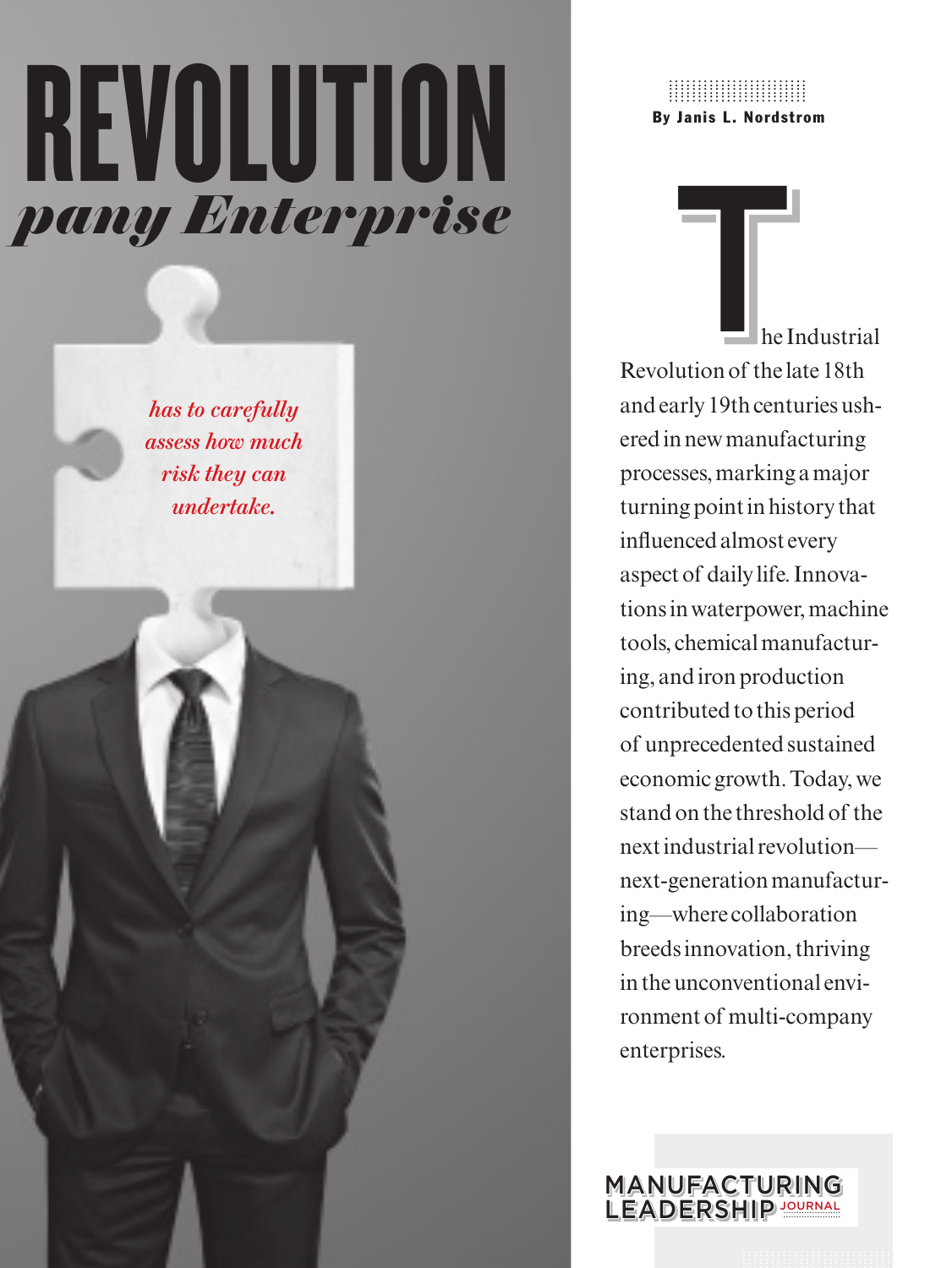#### MANUFACTURING LEADERSHIP <sup>JOURNAL</sup>



Janis L. Nordstrom *is Global Chief Business Strategies Officer of Foley & Lardner LLP. Recognized as a top legal strategist and innovation agent in the industry, she has served for over 25 years as a key architect in helping to build, unify, integrate and redesign some of the largest and most profitable law firms in the world. Nordstrom has developed and led award-winning programs such as Foley's Legal Innovation Hub® for NextGen Manufacturers.*

................... ................... ................... ................... ................... ................... ...................

#### *To Compete: Collaborate*

solonger merely an industry buzz-<br>word, collaboration is becoming a<br>practical tool for innovation. Com-<br>papies of all natures and sizes, including comword, collaboration is becoming a practical tool for innovation. Companies of all natures and sizes, including competitors, are using collaborative methods and structures to address new customer requirements with agility and intelligence. The multicompany enterprise—an alliance where two or more often very different companies with complementary strengths come together for a period to create something that neither would have been able to create on its own—stands at the forefront of the revolution, driving innovation. Old guidelines that in the past prevented such alliances from happening are being tossed aside, and the results are exciting on several fronts.

"In this new era of 'cooperate to compete,' we sometimes refer to a multicompany enterprise as 'co-opetition,'" says Foley & Lardner LLP attorney Joe Ziebert, who has guided avionics companies through the process. "For example, a subsystem you created may be going into another supplier's system for a manufacturer. At the same time, you're making a competing system that you'd like the manufacturer to buy. But you look past the competition part, realizing that the

projects are generally so large that you'll get a good piece of it if you cooperate with your competitor. You'll thrive and provide innovation through co-opetition. Automotive and avionics suppliers run into this frequently."

A multi-company enterprise begins with a purpose, vision, business strategy, and a specific project goal in mind. In some cases, major manufacturers or other companies with particular knowledge, financial resources, or the ability to commercialize product will team up with inventors, technology companies, independent laboratories, universities, and/or others that are deft at discovery and development to achieve innovations that might not be feasible, or even possible, on their own. Advances in automotive, healthcare, avionics, homeland security, utilities, communications, and more can be attributed to multi-company enterprises. In other cases, such as Ziebert suggests, collaboration becomes a practical matter of cooperating with your competition in order to stay in the game and thrive.

More precisely, a multi-company enterprise is not necessarily about merging similar skill sets. In fact, more often than not, one party may be supplying information and the other supplying technology. How they marry those two skill sets to come up with something new and useful is at the heart of the multi-company enterprise and innovation. Such collaborative alliances



### ...................................................... ...................................................... ...................................................... ...................................................... ...................................................... ...................................................... ......................................................

**"No longer merely an industry buzzword, collaboration is becoming a practical tool for innovation."**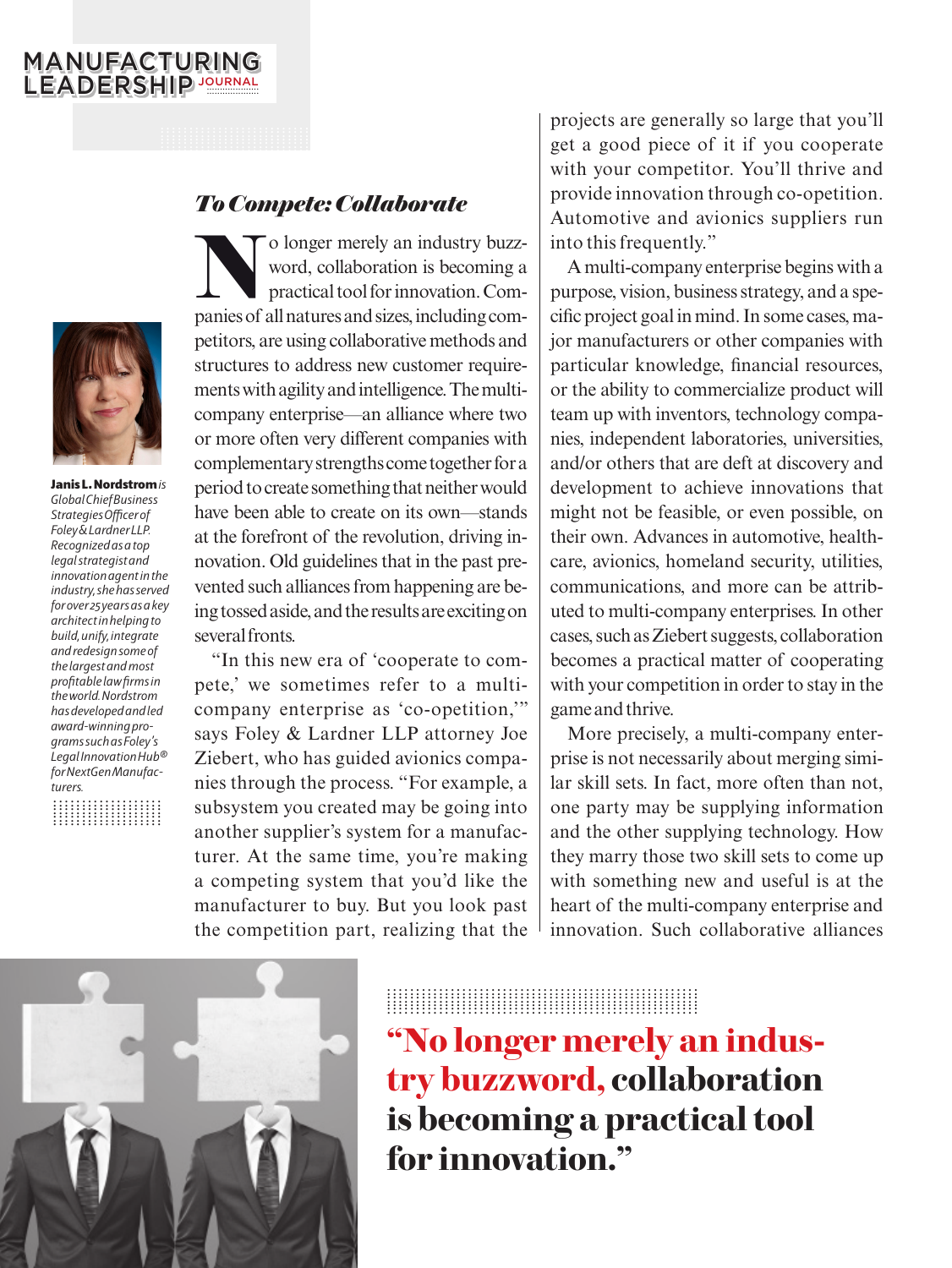take on several forms, described below. But the advantages and outcomes are similar even revolutionary.

#### *A Nimble and Cost-Effective Platform*

W ulti-company enterprises pro-<br>vide a nimble and efficient<br>platform to achieve a desired<br>quicome or innovation. In many cases, the vide a nimble and efficient platform to achieve a desired outcome or innovation. In many cases, the customer—the manufacturer or distributor of the end product—drives the quest for an alliance that will produce a specific technology or piece of information. Sometimes the alliance is formed because one or the other company's research and development team cannot provide a needed piece of the equation efficiently or economically on its own. In either case, the collaboration involves a project that typically has a beginning and an end, though rarely some alliances may turn into something more long term.

"It is easier to form an alliance for a set project than it is to create a separate entity such as a joint venture to accomplish the same goal. You get there more quickly," says Andy Rawlins, a Foley attorney who frequently helps set up multi-company enterprises. "Auto companies highlight the way this works. Where a company has a weakness in certain technology but a strong market position, it can maximize an outside technology company's strengths to improve its offerings to the ultimate consumer. On-board, Internet-based communications and entertainment systems in cars are one example."

In other cases, a multi-company enterprise alliance may be created to obtain access to information. To illustrate, let's imagine a multi-company enterprise formed between a widget manufacturer and a coverings and coatings company.

ABC Widgets has a lot of information about what customers need in the widget

field through constant customer feedback. The company also conducts extensive market research to stay on top of trends and maintains a reliable set of data. But it doesn't have the in-house technology capability to efficiently create new coatings that respond to customer requests. During an executive meeting with its R&D team, the company learns that Acme Company, an applied chemical manufacturer, may have the needed solution in a new composite coating.

Acme does indeed have a new coating ready for market, based on four years of research, but the company lacks crucial information such as where and how this coating technology is needed—in order to make it profitable.

The two companies meet, agreeing to form a multi-company alliance. The ABC/ Acme alliance will focus on the further development and commercialization of the coating in the widget industry, specifically. In their agreement, ABC gets rights to the new product for its widget customers product it could not develop on its own and Acme will retain all rights for the new coating in every market application outside the widget business, where ABC Widget Company has no interest. For Acme, it gets needed information—what does ABC know about the market that it can use? Acme is fairly certain that there are at least five other areas where it can apply its discovery and maximize its profit.

At the end of a project alliance, although each party has given up something, both walk away thinking, "I'm glad I did this." Both companies know that they were better off doing it than not doing it. And that's what you're aiming for when establishing a multi-company enterprise.

"In events leading up to an alliance, there's always a point when this happens—the benefit of collaboration is seen as greater than the cost of not doing it," says Rawlins. "That's

................... ................... ................... ................... ................... ................... ................... *"A multicompany enterprise begins with a purpose, vision, business strategy, and a specific project goal in mind."*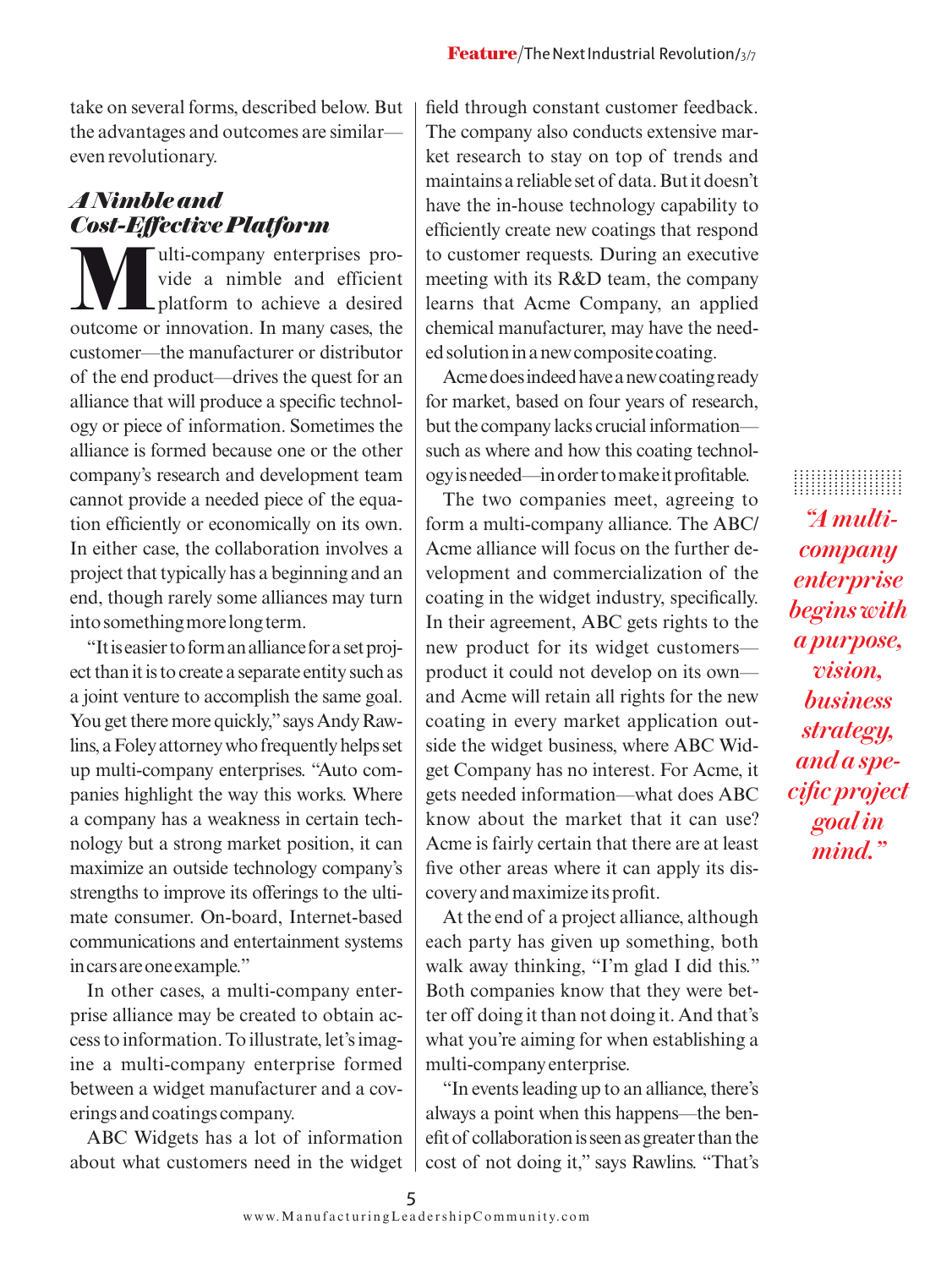#### MANUFACTURING LEADERSHIP <sup>JOURNAL</sup>

when agreement takes shape. It is rare that two parties can't arrive at that point."

#### *What's in the Box?*

**T**he critical piece of the multicompany enterprise is an open mind. Companies cannot be stuck in old attitudes ("I own all the rights to everything I do with my product"). Innovative companies will understand that creating advantage will not come by adhering to outdated guidelines on exclusivity. Rather, they will look to find common ground who needs to own what or have a license to what—in order to thrive and profit from the innovation they create through collaboration. Defining that upfront is imperative.

"In structuring business enterprises today, there are few examples of the classic joint venture—a separate corporate entity in the legal sense," says Richard Kaufman, a corporate finance and life sciences attorney based in Foley's San Diego office, where he has facilitated dozens of multi-company enterprises in the biotech and pharmaceutical industries. "The need for separate staffing and bricks and mortar is usually a deterrent for the joint venture. The MCE [multi-company enterprise], where each party has an interest in different parts of the outcome, is a nimble solution. In some cases, it can also be an excellent financing option—a way to provide capital for smaller innovator companies."

For example, an innovator company on one side of town makes a discovery or conceives an invention but doesn't have the infrastructure or capital for large-scale clinical development, manufacturing, or commercialization. But on the other side of town, there sits a major pharmaceutical company whose strength is bringing products to market; however, the long discovery and development cycle—sometimes 15 years or more—remains its nemesis. An alliance on a project basis can make a huge difference in its ability to bring innovative products to market.

Essentially, the innovator company looks to the pharmaceutical company for cash, clinical development, and commercialization, while the pharma company looks to the innovator company for innovative products to take forward. Everyone plays a part and everyone gets something to offset their needs. The same holds true in almost all other industries that are using multi-company enterprises to advance innovation.

#### *Hand-off Versus Side-by-side*

**A**t its core a multi-company enterprise is a business strategy. It can come as a result of a customer request, a period of flat sales, a drive to differentiate, or a dozen other business cases. To address those needs, MCEs generally take the form of two successful models: the hand-off and the side-by-side.

In the hand-off model, the innovator company might take its research and development to the point where it reaches its limit, likely in both capital and expertise. At that point, it might approach a major partner to complete the process of development and commercialization. In exchange, the partner might pay royalties to the innovator company based on net sales when the product is delivered to market, as well as a cash payment or a license fee paid up front to the innovator in exchange for development and commercialization rights to the new product. Success may bring additional payments after milestones are achieved. These remunerations are always spelled out in the contractual documents, along with intel-

................... ................... ................... ................... ................... ................... ................... *"At the end of a project alliance, although each party has given up something, both walk away thinking, 'I'm glad I did this.'"*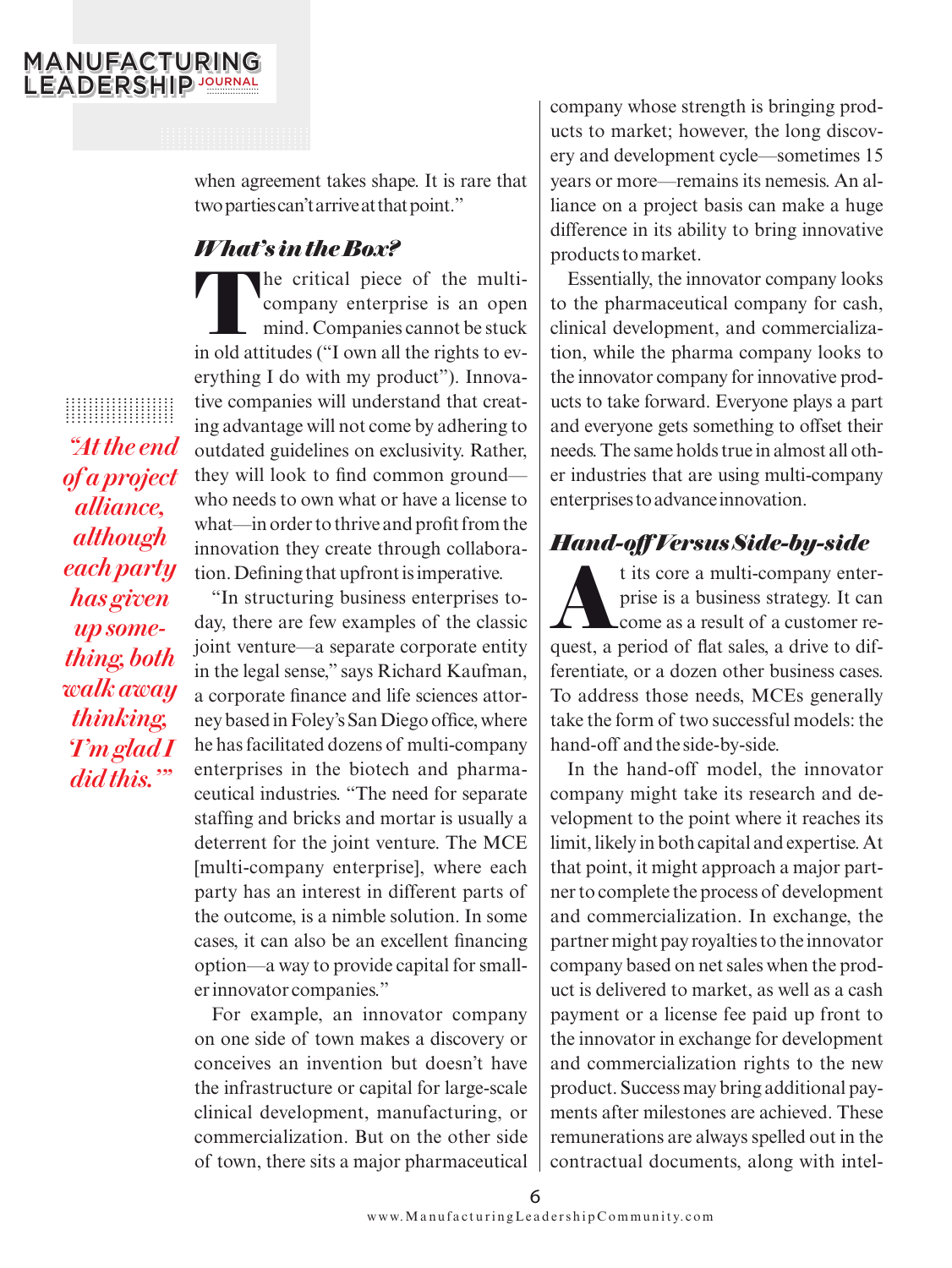lectual property rights and other pertinent details, such as mechanisms related to decision-making and resolving disputes. Sometimes the innovator company has joint decision-making power, but it is more common that the ultimate decisions in the hand-off model belong to and are the responsibility of the development and commercialization partner who is paying the bills.

The side-by-side model involves a more symbiotic relationship: The two companies need one another on a day-to-day basis, each having assigned tasks and each contributing in parallel to deliver the product. In this model, typically the innovator company is not positioned to bring a product to market so, in order to continue its march toward the market, it partners up. For larger entities, it is often difficult to innovate on a schedule. But they do know that products are the result of discoveries and realize that innovator companies are more agile and quicker at achieving them. Discovery, development, and market commercialization are a continuum. Therefore, they choose to work side by side to become an equal source of the ultimate product opportunities.

#### *Assembling the Multi-Company Enterprise*

The multi-company enterprise<br>can spring from anywhere along<br>the food chain. The impetus may can spring from anywhere along the food chain. The impetus may come from the customer (e.g., the original equipment manufacturer), the supplier, a

competitor, an inventor, the R&D department, or a combination of the above. Collaboration happens at a number of different levels in a number of different ways. It is a never-ending dance that can involve buyers, sellers, colleagues, consultants, inhouse research and development teams, attorneys, and, in some cases, even bankers.

Attorneys are usually happy to put people in touch with each other if they know those who might have complementary interests—when it makes sense. More often, though, collaborations grow organically or are made through intentional business development outreach. Most industries have associations, and both inventor companies and OEMs attend the same meetings and conferences, where people from both sides troll the industry pond hoping to hook something. Smaller companies might engage business development consultants to leverage their contacts on their behalf. Major companies frequently have a staff devoted to finding opportunities. When the transaction involves an acquisition, bankers may be involved. However the talks begin, the alliance takes shape when the agreements take form.

One of the biggest pitfalls in multicompany enterprises occurs when parties underestimate the potential for failure. While agreements should always include provisions for obligations and ownership of intellectual property, product and other items, they should also provide for conse-

**"One of the biggest pitfalls in multi-company enterprises occurs when parties underestimate the potential for failure."** ...................................................... ...................................................... ...................................................... ...................................................... ...................................................... ...................................................... ......................................................